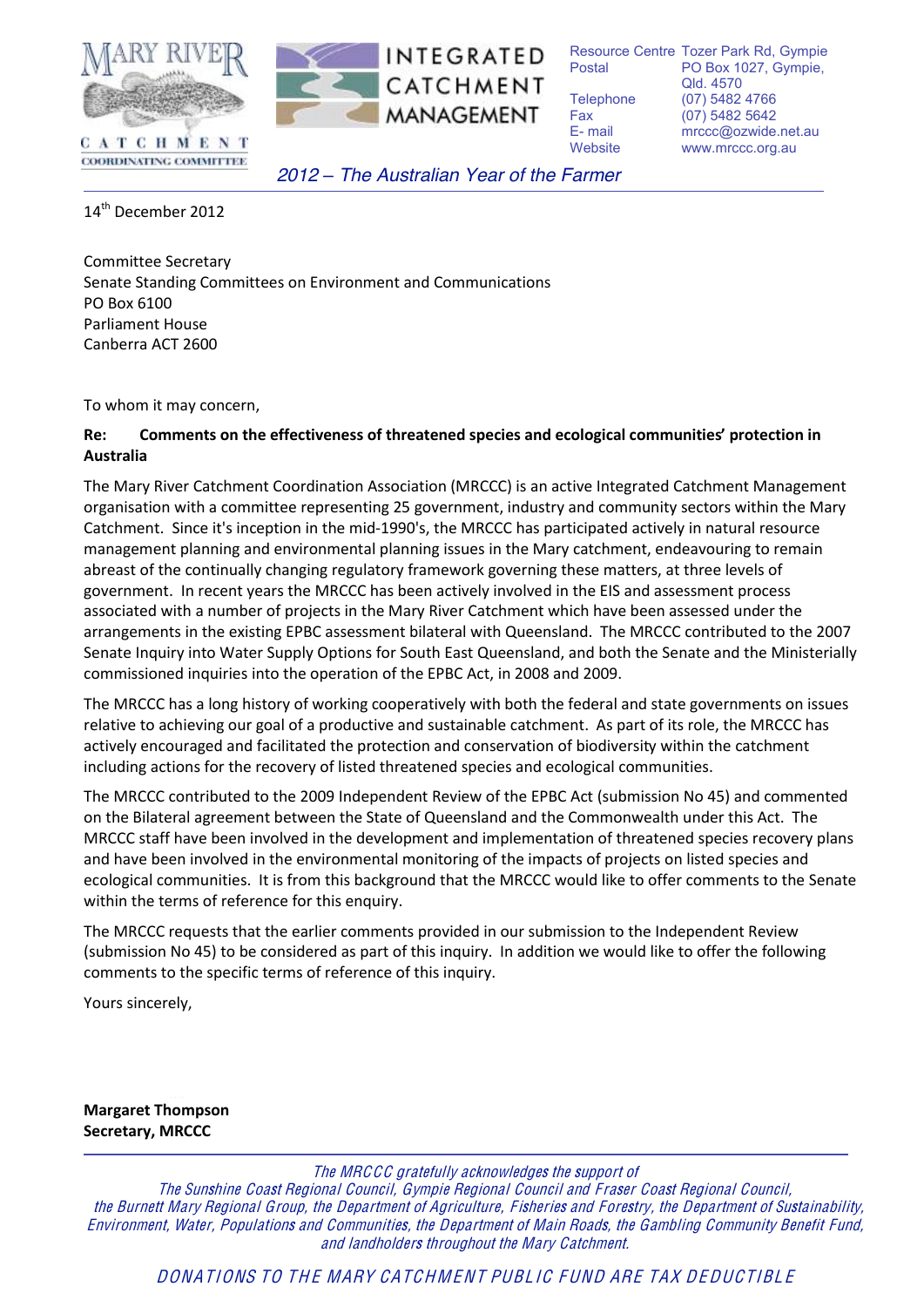### (a) Management of key threats to listed species and ecological communities;

Many of the key threats to listed species and ecological communities could be described under the heading of feral pests (weeds, pathogens, competitors, predators). In recent years the funding available for research development and onground management actions required to mitigate the impact of such pests on threatened species and communities has fallen well short of the amount required. For example, a number of significant environmental weeds are recognised as Weeds of National Significance (WONS) but the amount of funding available for implementing the national strategies for these individual weeds has been cut. Within our catchment, significant aquatic and riparian weeds are a major threatening process to endangered species and ecological communities.

### **(b)** Development and implementation of recovery plans;

Recovery plans for species in our area provide valuable resources for MRCCC activities and help with identification of actions. In our experience the process of developing recovery plans is greatly reliant on the good will of the participants and in need of additional funding to ensure that they can be completed in a timely manner with efficient coordination across levels of government and scientific organisations. Once a recovery plan is in place there is no smooth or automatic process for looking at how to implement the recovery actions. A clear path for funding implementation of recovery plans, including for example, a specific category within the Caring for Country application process, would help address this issue.

### **(c) Management of critical habitat across all land tenures;**

One of the strengths of community organisations such as Landcare and the MRCCC is the network of contacts with private landholders and between private landholders within the catchment. Where important or essential habitat for the recovery of species needs to be managed in a connected way, including protection on private land, these community based groups have a huge advantage in changing management practices on that land to protect the critical habitat. This should be recognised as a key part of conserving habitat.

### **(d) Regulatory and funding arrangements at all levels of government;**

The MRCCC would like to see more coordination between the Federal and State lists of threatened species and also the implementation of recovery actions.

### **(e) Timeliness and risk management within the listings processes;**

MRCCC has no comments regarding this item.

### (f) The historical record of state and territory governments on these matters; and

The MRCCC is supportive of an efficient and coordinated assessment process. We would like to reiterate the need for independent Federal assessment. We therefore strongly support maintaining an independent role for the Federal Minister. This is detailed in the attached submission to the bilateral agreement.

### (g) Any other related matter.

One of the key scientific gaps in the recovery of listed species is often simple information about the status of the population. A large amount of effort is invested in surveys of species as part of the assessment process of individual projects. Unfortunately the data collected during the preparation of environmental impact assessments are not automatically incorporated into species profiles and the recovery and threat (SPRAT) database held by the Federal Government. The MRCCC thinks it would be sensible to ensure that all species records collected as part of the assessment process for an Environmental Impacts Study under the EPBC Act are automatically incorporated into the SPRAT database.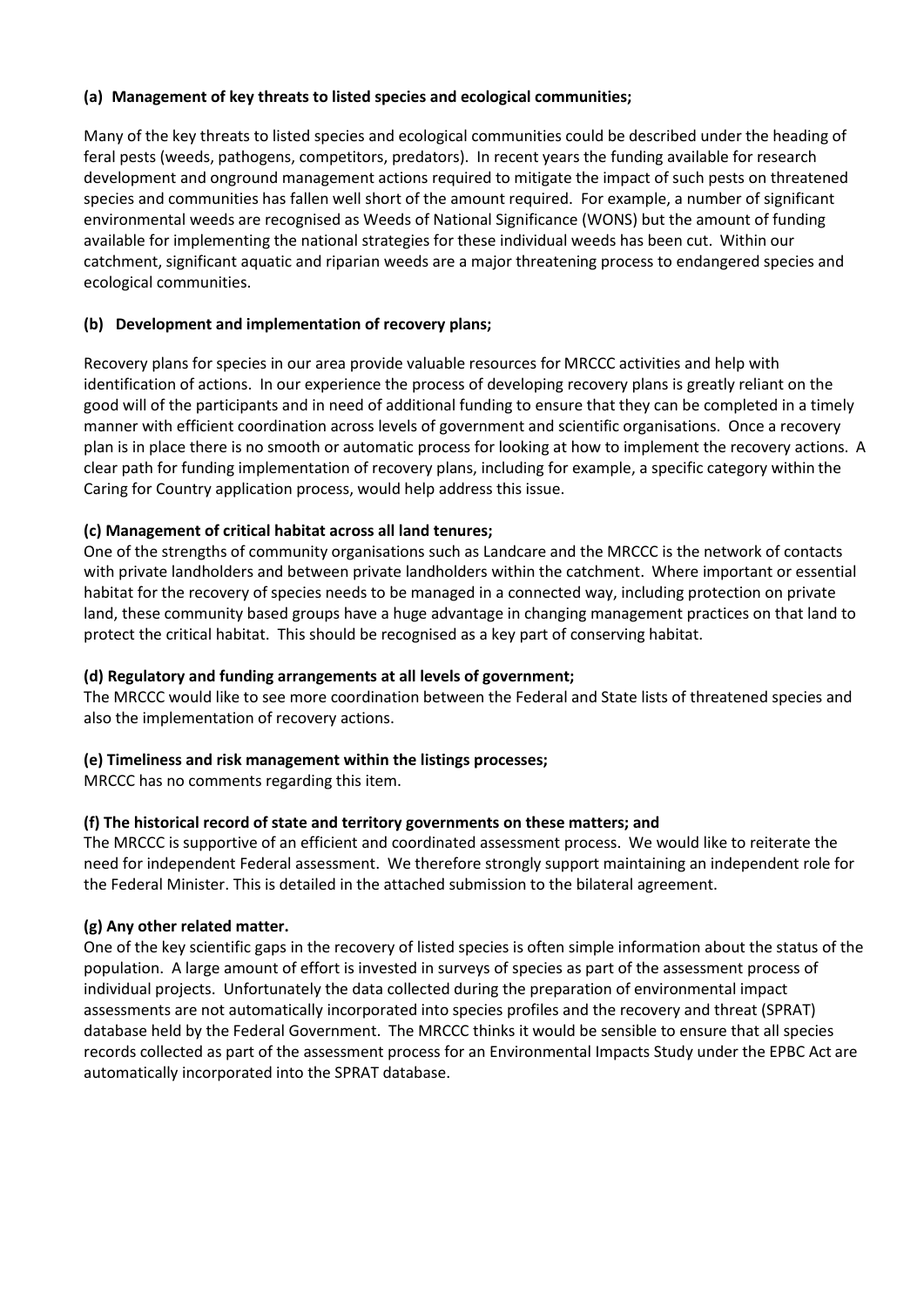

 Resource Centre Tozer Park Rd, Gympie Postal Telephone (07) 5482 4766; Fax (07) 5482 5642 Fax F-mail Website PO Box 1027, Gympie, Qld. 4570 mrccc@ozwide.net.au www.mrccc.org.au

*Winners of the 2007 Queensland Rivercare Award* 

18<sup>th</sup> December 2008

COORDINATING COMMITTEE

 Canberra ACT 2601 Secretariat Independent review of the EPBC Act 1999 GPO Box 787 Australia

To whom it may concern,

Submission to the Independent review of the *Environment Protection and Biodiversity Conservation* Act 1999

 The Mary River Catchment Coordinating Committee made a considered submission to the recent Senate Inquiry into the EPBC act. We would like the matters raised in that submission to also be considered as part of the independent review of the Act which has been commissioned by the Federal Minister. A copy of the MRCCC senate submission is attached.

Please contact us if you require any more information. We would be very happy to assist in the review process.

Yours sincerely,

Paul Marshall **Chair** M R C C C

> the Department of Main Roads, the Worldwide Fund for Nature, Powerlink and landholder<sup>s</sup> throughout the Mary Catchment. The MRCCC gratefully acknowledge<sup>s</sup> th<sup>e</sup> <sup>s</sup>upport of Th<sup>e</sup> Sunshine Coast Regional Council, Gympie Regional Council and Fraser Coast Regional Council, the Burnett Mary Regional Group, the National Landcar<sup>e</sup> Programme, the Australian Government Envirofund,

DONATIONS TO THE MARY CATCHMENT PUBLIC FUND ARE TAX DEDUCTIBLE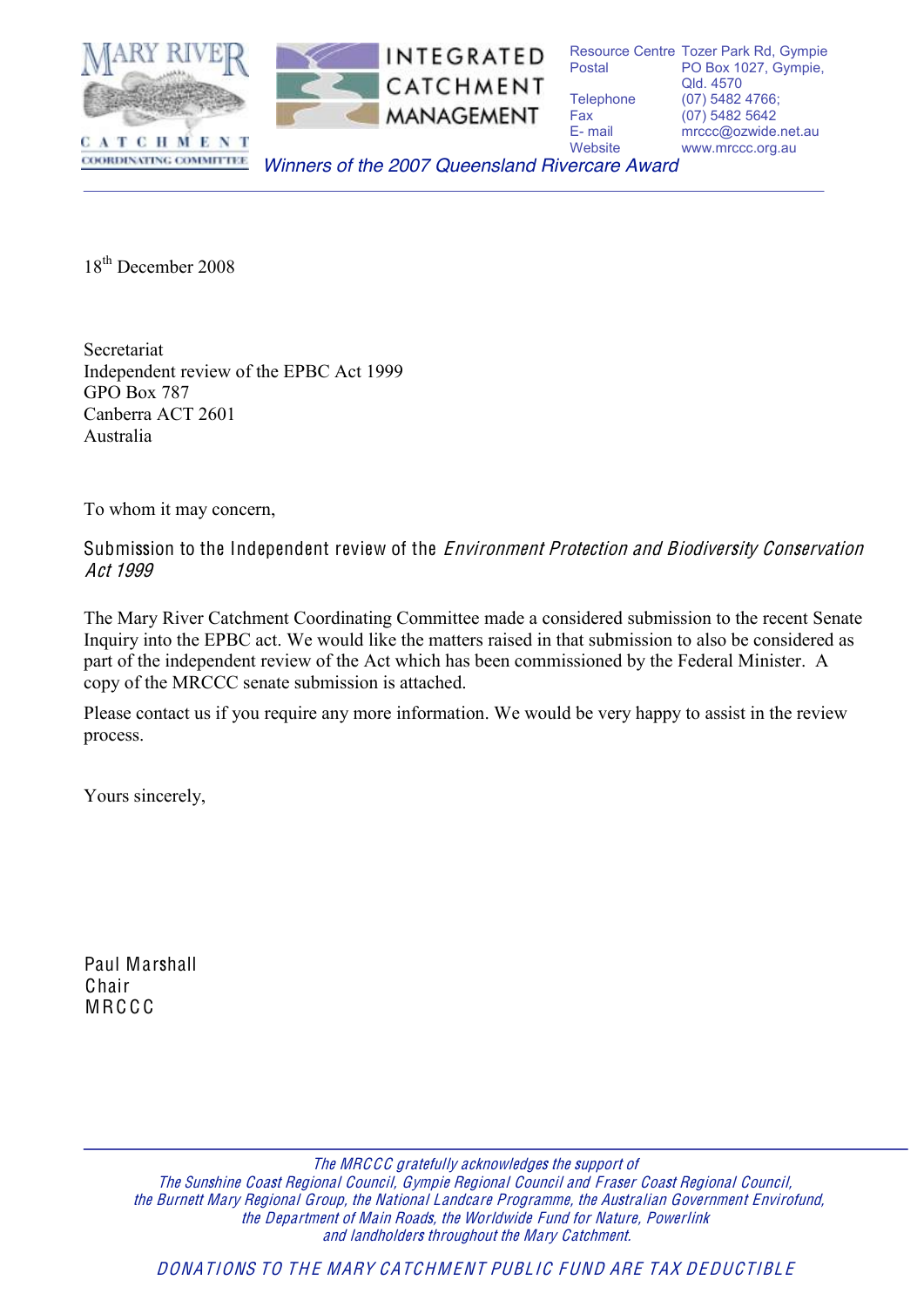

Resource Centre - Tozer Park Rd, Gympie. Postal - PO Box 1027, Gympie, Old. 4570 Telephone: - (07) 5482 4766; Fax: - (07) 5482 5642 E- mail - mrccc@ozwide.net.au Website - www.mrccc.org.au

Winners of the 2007 Queensland Rivercare Award

The Secretary, Senate Standing Committee on Environment, Communications and the Arts, PO Box 6100 Parliament House, **CANBERRA ACT 2600** eca.sen@aph.gov.au

**COORDINATING COMMITTEE** 

# Submission to the Senate inquiry into the operation of the *Environment Protection* and Biodiversity Conservation Act 1999

The Mary River Catchment Coordination Association is a very active Integrated Catchment Management organization with a committee representing 25 government, industry and community sectors within the Mary Catchment (the MRCCC). The MRCCC has been nationally recognized for the development and ongoing successful implementation of the Mary Catchment Strategy and the Mary River and Tributaries Rehabilitation Plan. These documents outline a 50 year strategic vision and planning framework for a creating a sustainable and productive future for the river system and were developed in active partnership with the Queensland Government, local communities and industry. Throughout a long history of working with the national and international scientific community the MRCCC has amassed considerable technical and scientific knowledge about the Mary Catchment, and has built a strong network of active community support throughout the region. It is from this background the MRCCC wishes to make some brief comments on the following issues as a contribution to the inquiry.

## Assessment of cumulative impacts

By their nature, groups like the MRCCC have the ability to observe and monitor the cumulative environmental impacts of a large number of developments throughout the catchment over a long period of time. In contrast, each new action in the catchment is assessed under local, State and Federal environmental laws as a separate project.

In our experience, the cumulative impacts which result from a range of actions undertaken by a number of different proponents over a period of time are not handled very well by the EPBC Act as it currently operates. Proponents of very large projects are aware of this, and tend to split large projects with large impacts into a number of smaller actions for assessment purposes. An example from the Mary River is the suite of new water infrastructure developments which propose to source urban water from the catchment. These are clearly outlined in the SEQ water strategy as a suite of actions which are intrinsically interconnected. The economic and water supply case for them is presented as an integrated whole. However, the assessment of their environmental impact is being conducted in a piecemeal fashion, as a series of separate actions and assessments under the Act.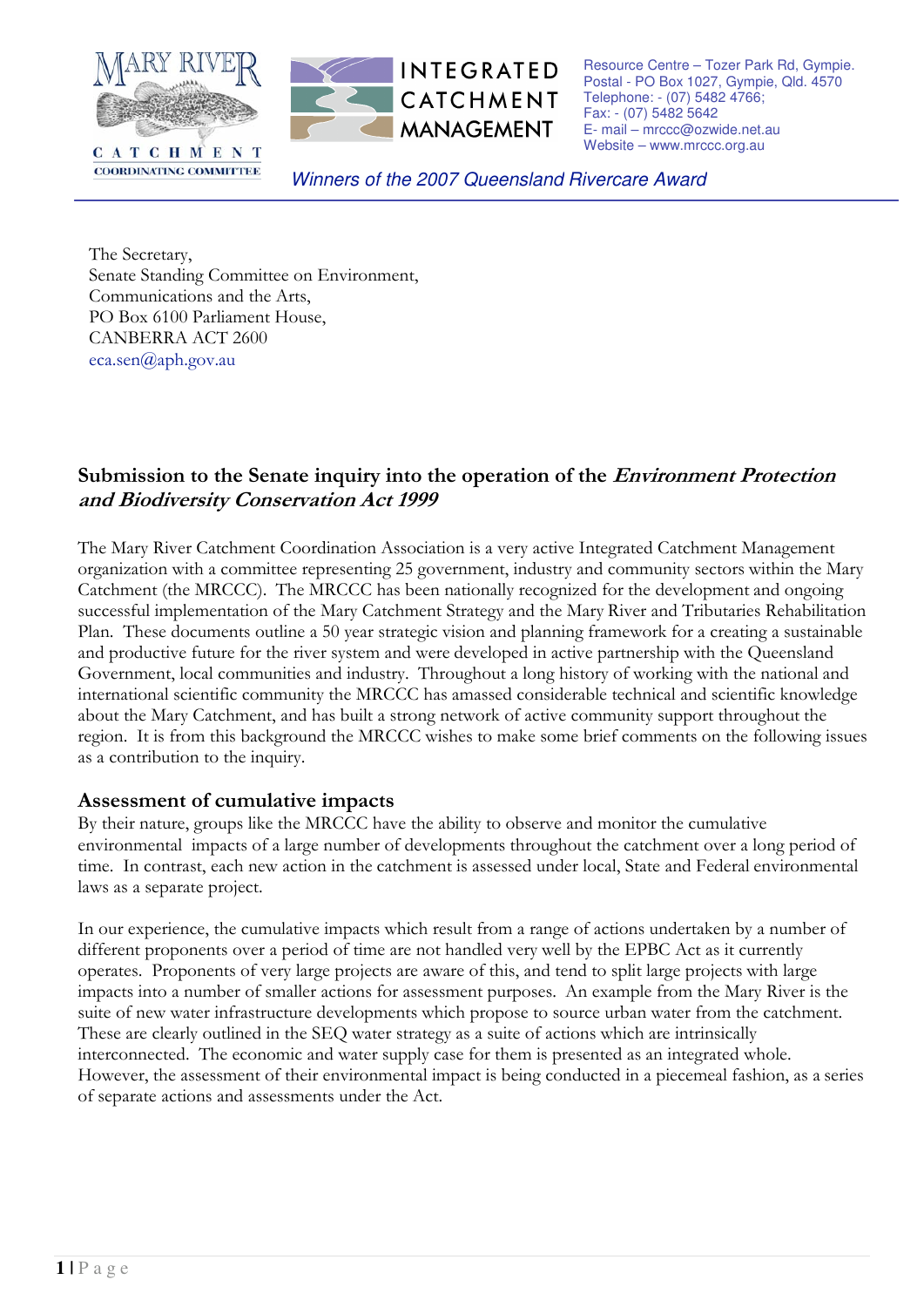## Role of community-based groups

Community-based action is the essential ingredient for achieving on-ground change in the management of Australia's natural resources. The amount of volunteer and landholder time, effort and capital contribution, and the willingness of professional staff to work passionately for comparatively low wages and little or no job security is not adequately recognized in the formulation of policy. The ability to deliver strategy and policy outcomes which are in line with the intent of the EPBC act is entirely dependent upon maintaining a direct, long-term, personal network of connections with land managers and the community in general. Maintaining stable community-based organizations at the local level is the best way of achieving this critical link.

## Compliance with and enforcement of approval conditions

We would like to comment on the approval conditions placed on the Paradise Dam on the Burnett River in Queensland. This is relevant to our catchment because it is the last project undertaken by the effective proponents of the proposed dam at Traveston Crossing in the Mary, and it is being referred to as a model for many of the mitigation measures proposed. A number of State imposed conditions were placed on the approval of the project, along with several additional Commonwealth approval conditions. A federal audit has been conducted on this project which demonstrated clear non-compliance with a number of the EPBC approval conditions, and the creation of a new determination of 'partial compliance'.

Although several of the State-imposed conditions have not also been effectively implemented, these were not considered at all in the Federal compliance audit. It would be reasonable to assume that the federal conditions were placed in addition to the assumption that the State conditions were in place.

In spite of the penalties applicable under the act for such non-compliance, no punitive action has been taken under the act against this proponent. This sends a clear message to proponents of similar projects in the future that the EPBC Act simply has no real teeth or consequences when it comes to enforcement.

## Ongoing maintenance, support and renewal of recovery plans

In our catchment, we have observed long delays in the renewal of the Mary River Cod Recovery Plan and in the development and implementation of the Lungfish Recovery Plan. Having plans like these in place and up-to date is an important part of ensuring that appropriate action is being taken in the recovery of these EPBC-listed species.

It is also worthwhile noting that newly-identified species are not protected under the Act in any way until their nomination is processed under the Act, which can take a very long time. A case that is relevant to our catchment is the white-faced snapping turtle (Elseya albagula).

The long delays in implementing and renewing recovery plans, and the assessment of new listings which may be in need of a plan are perhaps symptomatic of a shortfall in funding to support these aspects of the Act.

# Use of bilateral agreements

In general, the assessment of major projects by means of bilateral agreements with the relevant State Government is a sensible procedure, which should lead to efficient use of resources in assessing projects where the State and Federal governments have overlapping jurisdiction and a common interest in furthering the aims of the act. However, in cases where the proponent has strong links to the State Government there is a clear and undeniable conflict of interest in the State Government operating in the simultaneous roles of proponent and assessor under a bilateral agreement.

Projects being delivered under the Queensland State Development and Public Works Organization Act are assessed by the State Coordinator-General as part of the EPBC bilateral agreement. In this case of Queensland Government infrastructure projects, the Coordinator-General is placed in the impossible position of being the person charged with the duty of delivering the project for the state at the same time as holding the responsibility for the assessment of the project under the EPBC Act on behalf of the Commonwealth. We believe that this creates an obvious and untenable conflict of interest.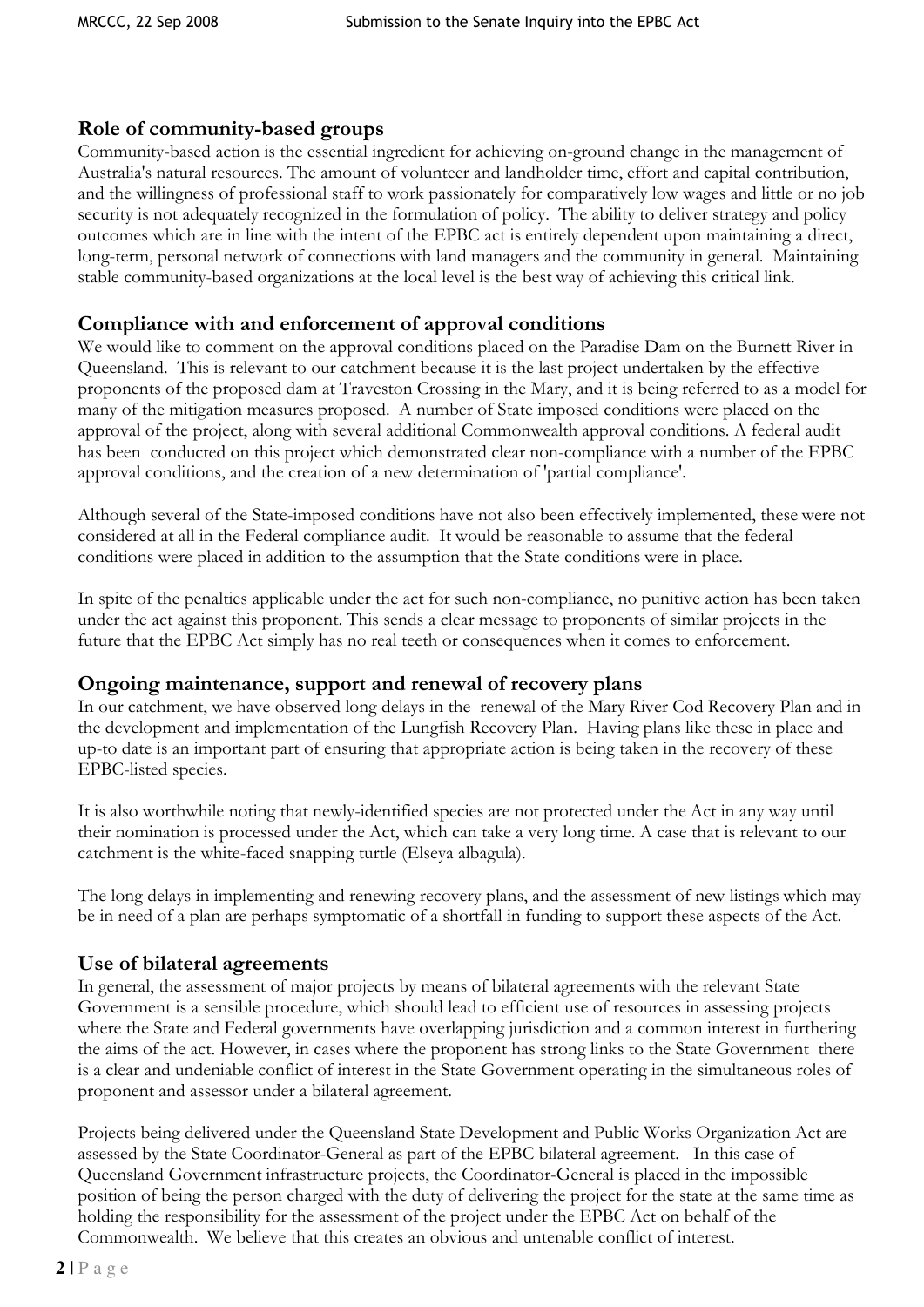## Access to information

We have noticed a decline in access to public information that is important to monitoring and managing the impacts on MNES in our catchment. Two specific cases are access to recorded fish-kill reports provided by the Queensland EPA, (which was removed from public access in September 2006), and access to scientific quality daily stream flow data at a number of critical locations in the river (eg. the Mary River Barrage), once operation of those gauging facilities was handed over to a government-owned corporation.

Losing access to information like this makes it more difficult for community-based organizations such as ours to monitor impacts on MNES, even though we have a direct interest and an active role in the sustainable management of the catchment. It has also become increasingly difficult to access State Government technical reports on issues that are of direct relevance to community stakeholders in the catchment, and directly relate to monitoring the sustainability of management actions in the catchment.

We hope that these brief comments can contribute to the improved operation of this important Act in the future.

Jim Buchanan Deputy Chair Mary River Catchment Coordinating Committee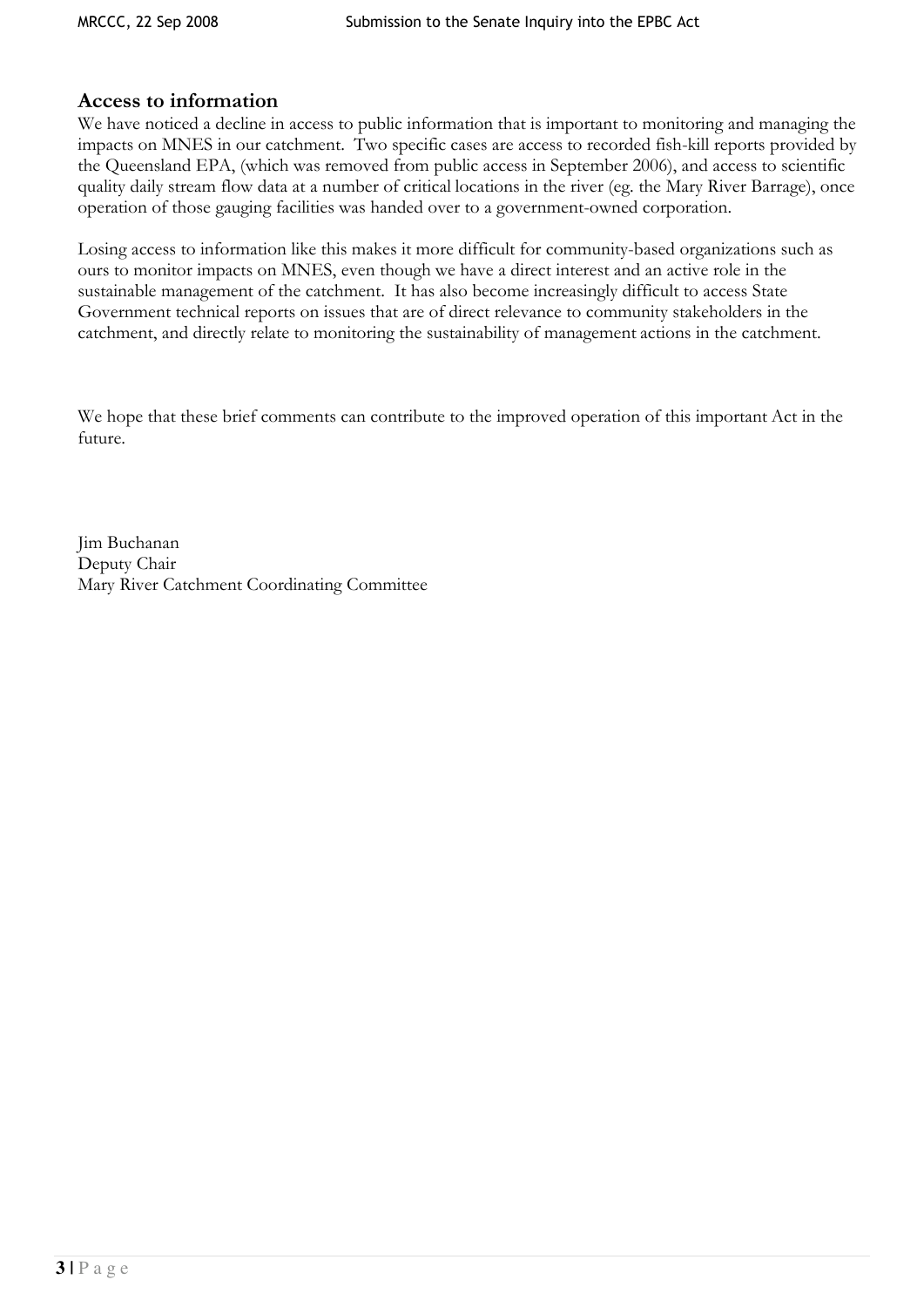

CATCHMENT Fax **MANAGEMENT** 

**INTEGRATED** Resource Centre - Tozer Park Rd, Gympie. Postal - PO Box 1027, Gympie, Qld. 4570 Telephone (07) 5482 4766: (07) 5482 5642  $F - mail$ mrccc@ozwide.net.au Website www.mrccc.org.au

**CATCHMENT** Winners of the 2007 Queensland Rivercare Award **COORDINATING COMMITTEE** 

The Director Legislation Policy Section Approvals and Wildlife Division Department of the Environment, Water, Heritage and the Arts **GPO Box 787** CANBERRA ACT 2601 Email: epbc@environment.gov.au

## MRCCC comments on the draft EPBC Assessment Bilateral with the State of Queensland<sup>1</sup>

The Mary River Catchment Coordinating Association (MRCCC) is a very active Integrated Catchment Management organisation with a committee representing 22 government, industry and community sectors within the Mary Catchment. Since it's inception in the mid-1990's, the MRCCC has participated actively in natural resource management planning and environmental planning issues in the Mary catchment, endeavouring to remain abreast of the continually changing regulatory framework governing these matters, at three levels of government. In recent years the MRCCC has been actively involved in the EIS and assessment process associated with a number of projects in the Mary River Catchment which have been, or are currently being assessed under the arrangements in the existing EPBC assessment bilateral with Oueensland. The MRCCC contributed to the 2007 Senate Inquiry into Water Supply Options for South East Queensland, and both the Senate and the Ministerially commissioned inquiries into the operation of the EPBC Act, in 2008 and 2009. It is from this background that these comments are made about the bilateral assessment agreement with Queensland. The MRCCC maintains that addressing these issues with a re-formulation of the bilateral agreement would improve the ability of the EPBC Act to achieve it's stated objectives within Queensland.

#### The four main issues of concern to the MRCCC are:

- Recent and anticipated changes to the Queensland Acts which provide the accredited assessment procedure for the bilateral agreement.
- An inherent conflict of interest in the role of the Queensland Co-ordinator General in the assessment of significant projects under the State Development and Public Works Organisation Act for which the State of Queensland is the effective proponent.
- Ineffective compliance monitoring under the current bilateral arrangement.
- Apparent conflict between Queensland regulations and the intent of the assessment procedure under the EPBC act.

This submission briefly discusses the MRCCC's concerns with each of these issues. The MRCCC requests that the Commonwealth re-formulates the bilateral assessment agreement with the State of Queensland with these considerations in mind.

**Paul Marshall** (Chairman) 19/06/2009

<sup>1</sup> ENVIRONMENT PROTECTION AND BIODIVERSITY CONSERVATION ACT 1999 Agreement between the Commonwealth of Australia and the State of Queensland relating to Environmental Impact Assessment

The MRCCC gratefully acknowledges the support of

The Sunshine Coast Council, Gympie Regional Council and Fraser Coast Regional Council, the Burnett Mary Regional Group, Caring for our Country, the Department of Environment, Water, Heritage and the Arts, the Australian Government Envirofund, Department of Agriculture, Fisheries and Forestry, the Department of Main Roads, the Gambling Community Benefit Fund, and Powerlink.

DONATIONS TO THE MARY CATCHMENT PUBLIC FUND ARE TAX DEDUCTIBLE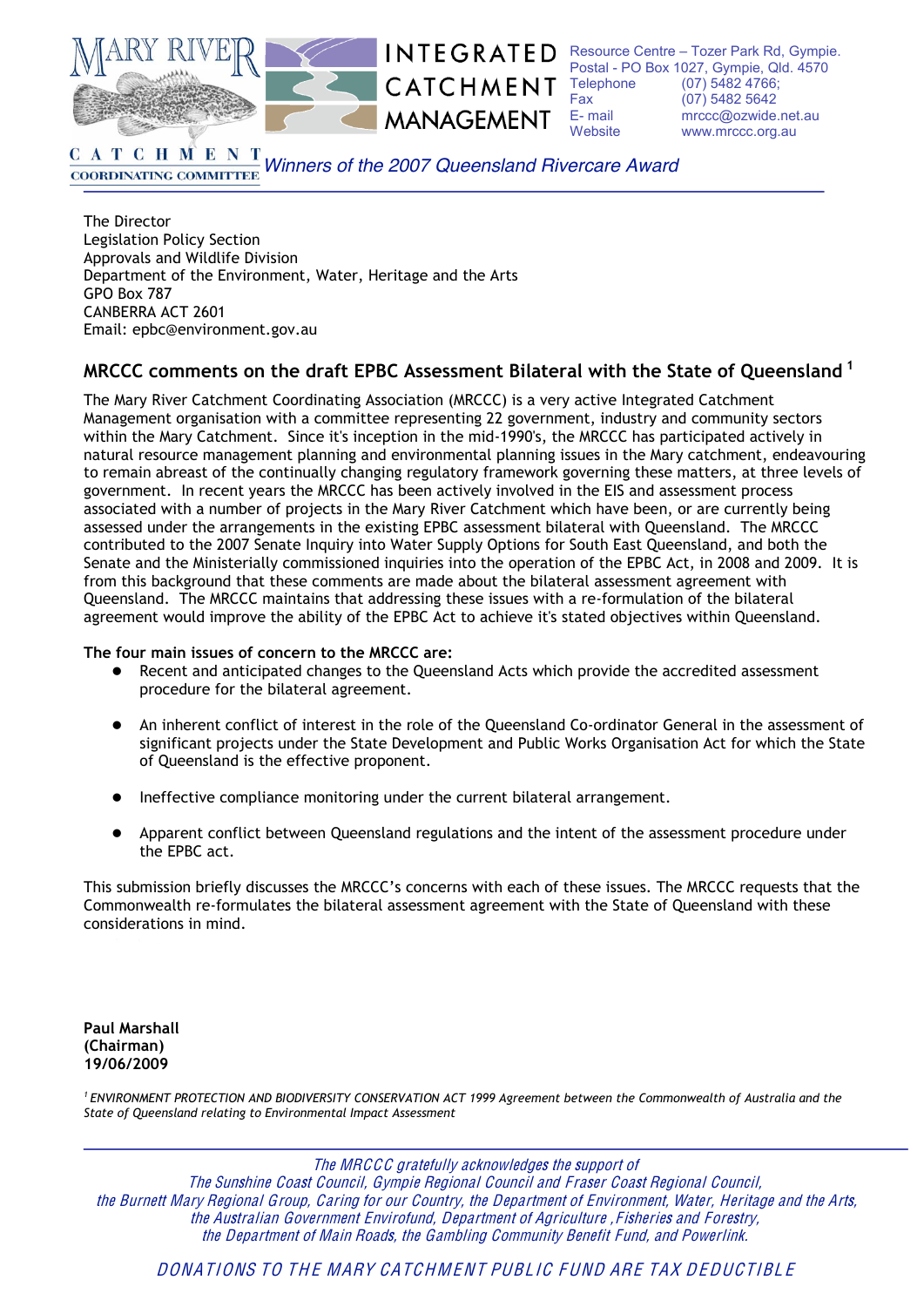### Recent and anticipated changes to relevant Queensland Acts.

Since the signing of the current bilateral assessment agreement, Queensland has substantially changed several aspects of the State Development and Public Works Organisation Act (SDPWO) and the Integrated Planning Act (IPA). The Queensland cabinet has also recently passed a new draft bill (Sustainable Planning Bill 2009) which is anticipated to result in sweeping changes to the assessment of development proposals once it passes through parliament by replacing or changing the operation of the Integrated Planning Act. Given the current structure of Queensland Parliament, it is likely that most aspects of the draft bill will become law if that is the intent of the current cabinet.

In summary, the recent and forecast future changes have the general effect of reducing the opportunities for public comment on development proposals, and reducing the opportunities available for review and appeal against decisions made. In particular, the powers granted to the position of the Queensland Coordinator-General to intervene in the assessment process have been greatly expanded.

The MRCCC recommends that the Commonwealth considers all these aspects of the recent and proposed future operation of Queensland's specific planning laws to ensure that the intent of the EPBC Act is met, particularly the objects of the Act which relate directly to public consultation. This is essential before re-entering into an agreement which accredits the environmental assessment procedures used under these highly modified and/or new state acts and regulations. Special recognition should be given to the limited opportunities for parliamentary review of State cabinet decisions within the structure of Queensland's parliament, and the unique operation of the SDPWO Act and the position of Coordinator-General within the structure of governance in Queensland.

### Inherent conflict of interest in the position of Coordinator-General

The State Coordinator-General is responsible for the environmental assessment of state significant projects under the SDPWO Act, which includes the accredited assessment under the EPBC Act (under the assessment bilateral) for projects that have significant impacts on Matters of National Environmental Significance (MNES). However, in projects where the proponent is effectively the State Government itself, this places the Coordinator-General in the position of being simultaneously the project proponent (effectively), and the Commonwealth assessor under the EPBC Act. This conflict partly arises from the tradition of the role of Coordinator-General being exercised by the person who is in the position of director-general of the Department of Infrastructure and Planning. There is also a past history in Queensland of the role of the Coordinator-General being assigned to individuals directly recruited from outside government by the Premier of the day.

In the case of the proposed Traveston Crossing Dam, for example, the nominal proponent is Queensland Water Infrastructure PL, a wholly state government-owned corporation created for the sole purpose of gaining the approvals required for the construction of a number of new water infrastructure projects in South East Queensland. QWI was created as a 'special vehicle' under the administrative structure of the Department of Infrastructure, the department that is directed by the same person who acts in the role of Coordinator-General under the SDPWO Act. Even if the individual acting in the role of Coordinator-General at the time of assessment is capable of acting absolutely independently in the two simultaneous roles of being the assessor on behalf of the Commonwealth and effective proponent on behalf of the State Government, it is an untenable burden to place on that individual. It is also very unlikely to convince the public that the assessment is not unduly influenced by this conflict of interest.

The MRCCC recommends that the bilateral agreement is modified to account for the comparatively rare, but very important situations in which the State of Queensland is the effective proponent (albeit via the mechanism of a nominally separate government-owned corporation) of an action which is being assessed or monitored under the EPBC act by the State of Queensland on behalf of the Commonwealth. In these situations, the significant impacts on MNES should automatically be subject to a completely independent assessment procedure, possibly via public inquiry.